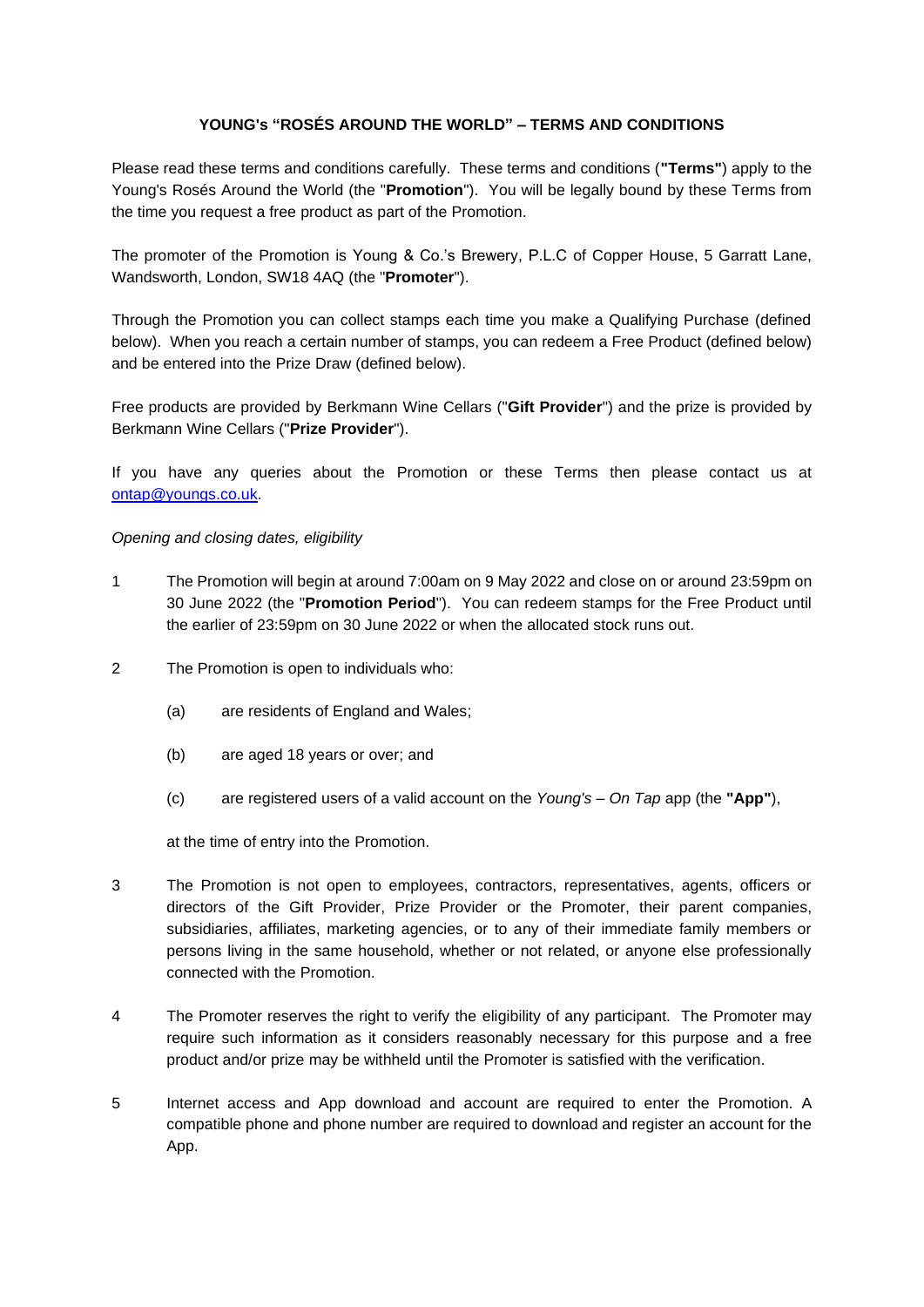# *Qualifying Purchases*

- 6 To participate in the Promotion, entrants must purchase any rosé wine that is available in a participating Young & Co's pub (the **"Pub"**, collectively the "**Pubs**") via the App (each purchase a "**Qualifying Purchase**"), during the Promotion Period from any of the participating Pubs.
- 7 A Qualifying Purchase can be in any drink size offered by the applicable Pub, which could be 125ml, 175ml, 250ml or a bottle depending on the specific wine and Pub.
- 8 Each Qualifying Purchase will be recorded as a stamp on a digital stamp card located in the App.
- 9 Only one stamp per App account can be claimed per day.
- 10 Entries must be completed correctly and received by the Promoter during the Promotion Period to be eligible to receive a free product and be entered into the prize draw. Any entries completed or received outside of the Promotion Period will not be eligible to receive a free product and will not be included in the prize draw.
- 11 Entries generated by script, macro, mechanical or other automated means are prohibited and will cause disqualification. Multiple entries made through agents, third parties, organised groups or any entry duplication method will not be accepted and will not be entitled to receive a free product or be entered into the prize draw.
- 12 Entries that are not submitted in accordance with these Terms and/or that are delayed, damaged, incomplete, altered, illegible or otherwise defective will be disqualified.
- 13 The Promoter accepts no responsibility for entries that are delayed or rendered invalid for any reason beyond its control.

### *Free Product*

- 14 Once the participant has collected four stamps in their App's digital stamp card during the Promotion Period, they will be eligible to receive a free 175ml glass of Quercus Merlot rosé wine (the "**Free Product**").
- 15 The participants will then see a reference to their Free Product in the wallet section of the App, which they should present at any of the participating Pubs. Participants are not obliged to redeem the Free Product at any of the participating Pubs.
- 16 Free Products must be claimed before the expiry of the Promotion Period and, where the Promotion is limited by availability, before any limit on the number of Free Products included in the Promotion is reached. For the avoidance of doubt, visibility of the Free Product in your App's "wallet" does not guarantee redemption of a Free Product.
- 17 All Free Products are subject to availability. There is a maximum of 2,000 Free Products available through the Promotion across all participating Pubs. If the maximum number of Free Products are redeemed, then you will no longer be able to claim your Free Product, whether or not you have previously collected four stamps in the App.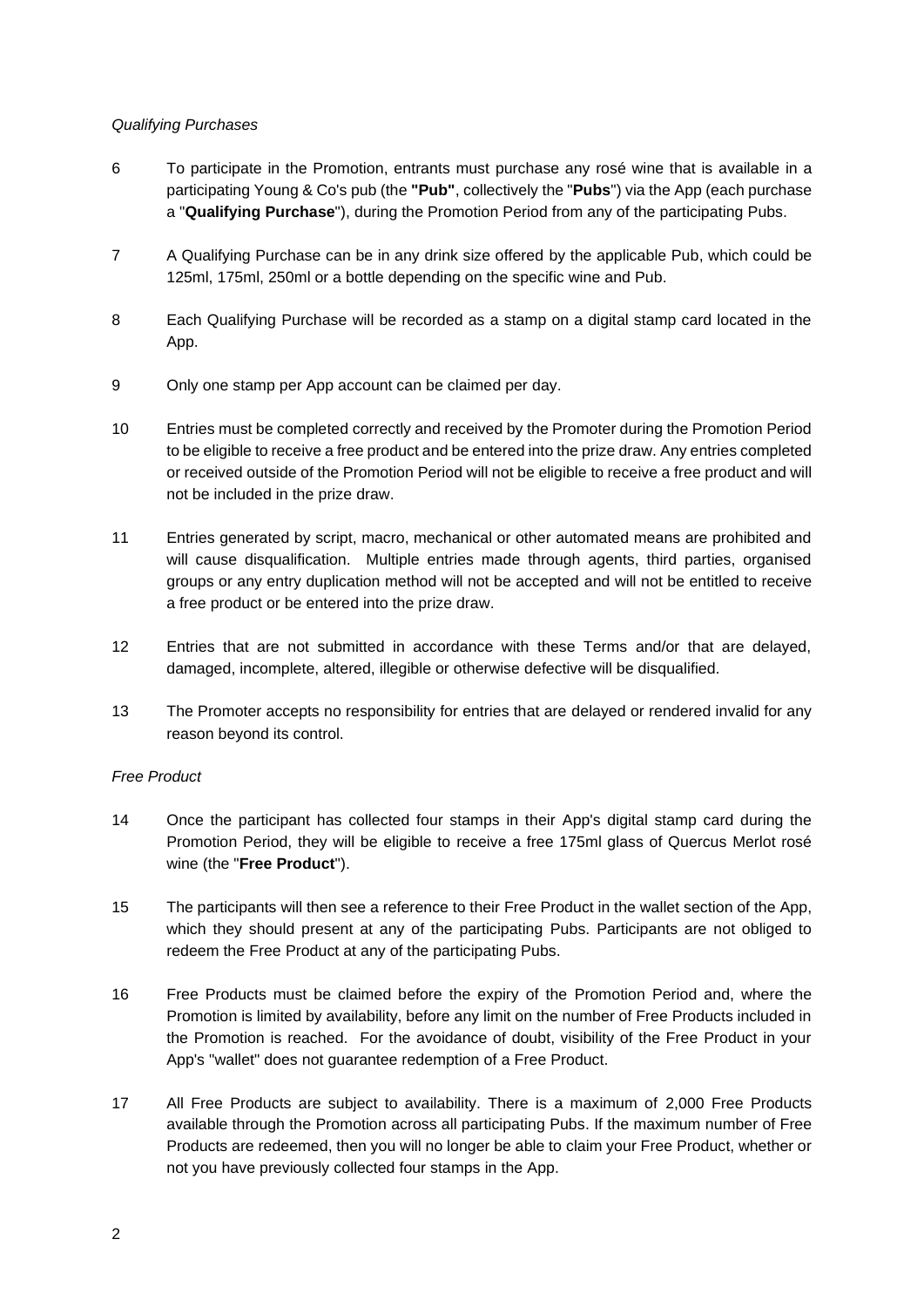- <span id="page-2-0"></span>18 Provision of the Free Product is subject to the discretion of the relevant Pub and the participant providing, upon request by any person authorised by the Promotor at the Pub where the Free Product is being redeemed, proof of their eligibility to participate in the Promotion (including without limitation proof that they are aged 18 years or over) at the point of redemption.
- <span id="page-2-1"></span>19 The Pubs reserve the right to withhold any Free Product:
	- (a) from a participant who is unable to prove that they are aged 18 years or over;
	- (b) where the server suspects that the Free Product may be provided to someone under the age of 18; or
	- (c) where the server would otherwise refuse to provide alcohol to the relevant individual, in their sole discretion.

### *Prize Draw*

- 20 Participants who collect four stamps in their App's digital stamp card during the Promotion Period will also be automatically entered into a prize draw ("**Prize Draw**") to win a prize.
- 21 If at any time you wish to withdraw from the Prize Draw, your request should be made in writing to the Promoter at [ontap@youngs.co.uk.](mailto:ontap@youngs.co.uk)

#### *Selection of the Winner*

- 22 One (1) winner will be selected at random from all valid and eligible entries received during the Promotion Period ("**Winner**").
- 23 The Winner will be selected on 4 July 2022.
- 24 The Winner will be contacted by email or phone by the Promoter and asked to confirm their compliance with these Terms and given instructions on how the Winner can claim the prize. The Winner may be required to produce a valid form of government issued ID and other personal information pertaining to them and their guest on request by the Promoter in order to fulfil the prize. Participants who have not won the prize will not be notified.
- 25 The Winner must respond to this notification within 48 hours, otherwise a new winner will be chosen at random.
- 26 In the event the Winner cannot be contacted after reasonable efforts by the Promoter, does not accept the prize, is not eligible for the prize or has not complied with these Terms, the Promoter will award the prize to a replacement winner selected in the same way as the original Winner.
- 27 The Winner's name, county and the prize won will (unless the Winner has objected on lawful grounds) be made available by emailing the following address by 31 August 2022: [ontap@youngs.co.uk.](mailto:ontap@youngs.co.uk)
- 28 The Winner may be required to participate in non-paid publicity or advertising relating to the Promotion, which may include having their photograph taken for promotional or press purposes.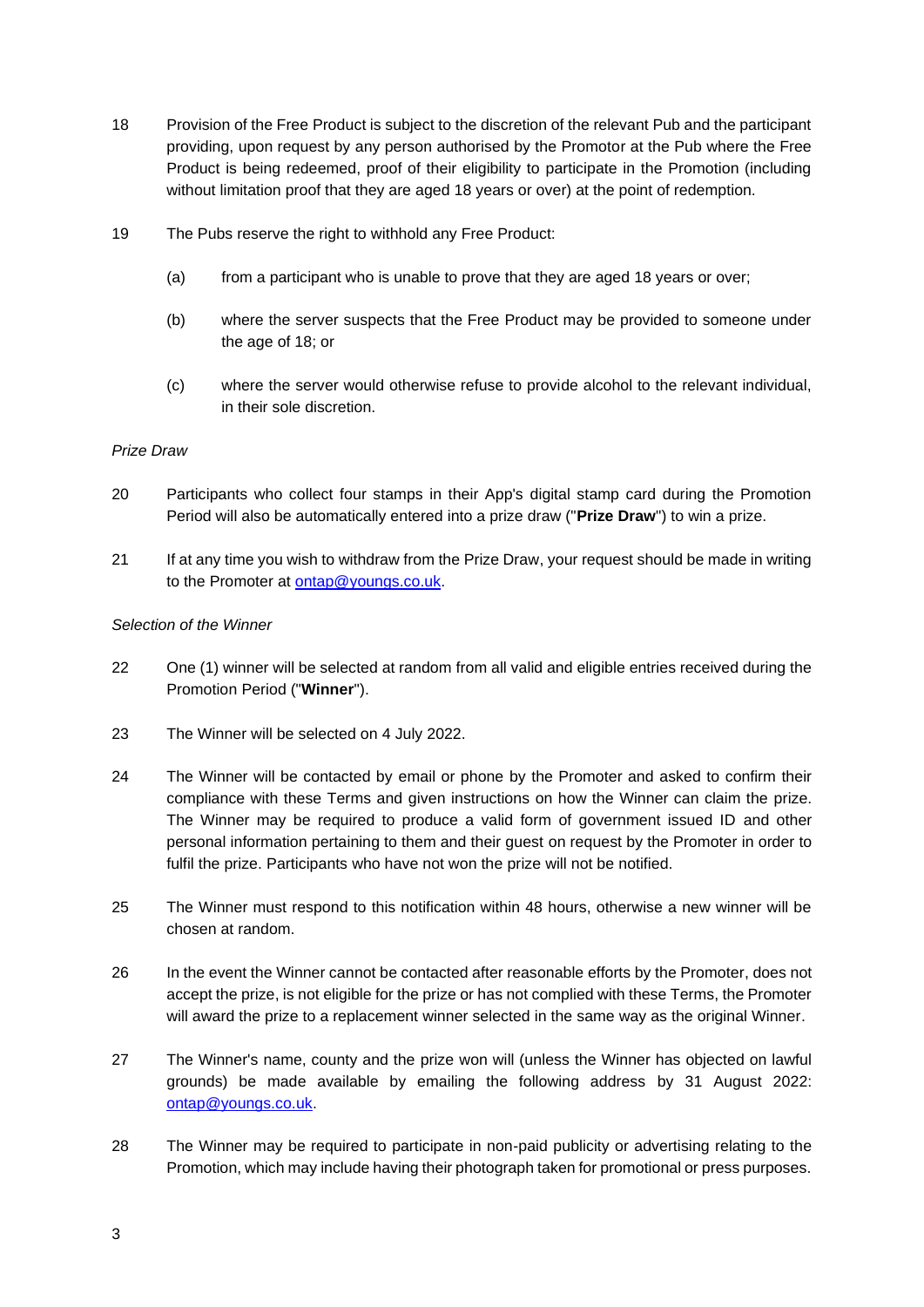The Promoter reserves the right to feature the name, photograph and location of the Winner and their guest (if applicable) in any future marketing materials, website publications, promotions and/or prize draws.

*Prize*

- <span id="page-3-0"></span>29 The prize consists of a two day trip to Umani Ronchi (two days, one night) which includes:
	- (a) return economy flights for two people with Ryanair (both of whom must be over 18 years and hold their own valid UK or EU Passport with minimum 6 month validity beyond the return date, with at least 2 unstamped pages and a visa (if applicable)) from London Stansted Airport to Ancona International Airport, Italy;
	- (b) one night's accommodation;
	- (c) a vineyard visit to Umani Ronchi; and
	- (d) one dinner,

to be selected and booked by the Prize Provider ("**Prize**"). The outward flight will be in October 2022 and the return flight will be in October 2022. The Winner and their guest must be available to attend in October 2022. Flight dates and times / Booking are subject to availability. Travel once booked cannot be amended (including without limitation name changes). If a flight is cancelled by the Winner, no alternatives will be made available. For the avoidance of doubt, no compensation and/or refund will be provided.

- 30 The Prize does not include, transfers to and from the Umani Ronchi vineyard, transfers to and from the restaurant where the dinner will take place, any food or drinks, excess baggage, car parking charges, excursions, attractions, treatments, personal expenses and spending money, visas, vaccinations, personal insurance or any other costs and arrangements not specifically included in the Prize as set out in paragraph [29](#page-3-0) above.
- 31 It is the responsibility of the Winner to (i) organise and pay costs associated with obtaining visas (if applicable); (ii) ensure the travelling parties are adequately insured (including without limitation covering overseas medical costs); (iii) ensure the travelling parties are adequately vaccinated; (iv) ensure the travelling parties adhere to the travel itinerary and other relevant instructions as set out by the Prize Provider; and (v) inform the Prize Provider of any wheelchair or similar access requirements for the Winner and/or their guest when taking up the Prize and to adhere to any applicable health and safety guidelines.
- 32 Neither the Promoter nor the Prize Provider accept any responsibility for any personal items or baggage lost or stolen in connection with the Prize or for elements of the Prize that are outside of their direct control or influence (including without limitation cancellations or delays).
- 33 Prize flights cannot be used in conjunction with any airline loyalty programme, any other discount, discount coupon(s) or voucher(s), promotion(s) or special offers. You cannot earn points, air miles or similar on the flight tickets and no upgrades are available with cash or any loyalty programme benefits.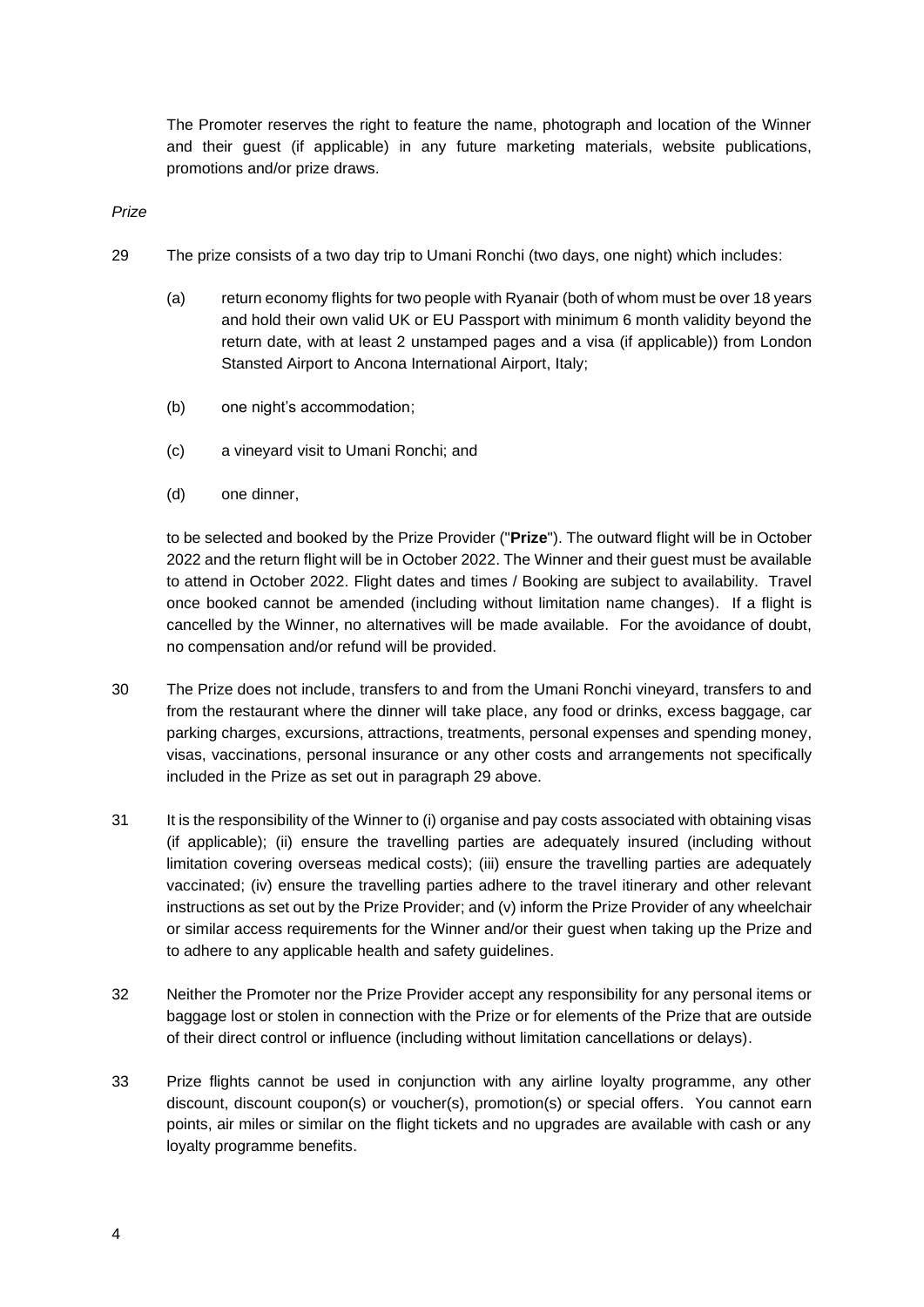34 Prize flights are subject to the airline's standard terms and conditions.

### *Free Product and Prize*

- 35 There is no cash or other gift alternative to the Free Product and Prize, except in the event of circumstances outside the Promoter's reasonable control, where the Promoter reserves the right (but is not obliged) to substitute a similar or alternative gift of equivalent or greater value.
- 36 Free Products and the Prize are non-transferable and non-refundable.
- 37 The Promoter reserves the right to disqualify any participant it believes not to be participating within the spirit of the Promotion or suspects of participating in any unfair or unjust behaviour. The Promoter reserves the right to use its discretion in all respects and to enforce any penalty or sanction it deems appropriate.
- 38 Any questions, comments or complaints regarding this Promotion should be directed to the Promoter at [ontap@youngs.co.uk.](mailto:ontap@youngs.co.uk)

### *General*

- 39 Any decision of the Promoter, or the Pubs in relation to paragraphs [18](#page-2-0) and [19](#page-2-1) above or the Prize Provider in relation to paragraph [29,](#page-3-0) is final and no correspondence will be entered into.
- 40 The Promoter reserves the right to delay, postpone or cancel the Promotion and/or amend or alter these Terms in the event of circumstances outside its reasonable control, which it considers make it necessary for it to do so. By continuing to take part in the Promotion subsequent to any revision, participants shall be deemed to have agreed to the amended terms.
- 41 If there is a conflict in these Terms with any other terms whatsoever attached to any other advertising material in respect of this Promotion, these conditions will take precedence.
- 42 The Promoter accepts no responsibility or liability for (a) any entries which are not received due to the use of incorrect or inaccurate entry information, any faulty or failed electronic data transmissions, or for any other reason; (b) any unauthorised access to, or theft, destruction or alteration of entries at any point in the operation of the Promotion; (c) any technical malfunction, failure, error, omission, interruption, deletion, defect, delay in operation or communications line failure, regardless of cause, with regard to any equipment, systems, networks, lines, satellites, servers, computers, mobile devices or providers used in any aspect of the operation of the Promotion; (d) inaccessibility or unavailability of any network or wireless service, the Internet and/or any website; or (e) any injury or damage to any person's computer(s) or mobile device(s) which may be related to or result from any attempt to participate in the Promotion or to download any materials in connection with the Promotion.
- 43 Any personal information supplied in connection with the App will be used, shared and retained as set out in the Privacy Policy of the Promoter posted at [https://www.youngs.co.uk/privacy](https://www.youngs.co.uk/privacy-policy)[policy.](https://www.youngs.co.uk/privacy-policy) Please bring the Privacy Policy to the attention of your guest.
- 44 The Promotion and these Terms (including any non-contractual disputes or claims arising out of them) are subject to English law. Any disputes must be referred to the English courts.